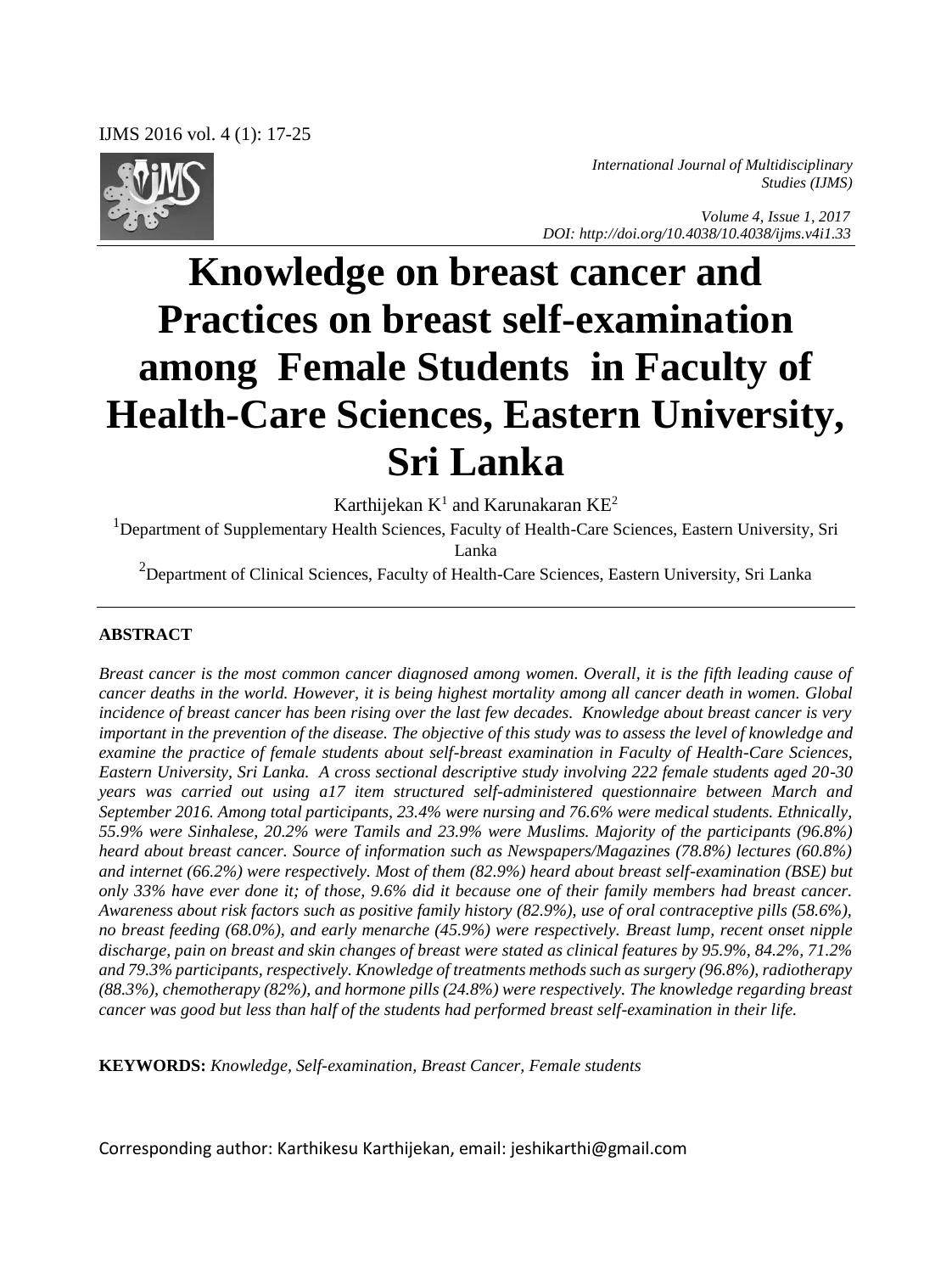### **1. INTRODUCTION**

Breast cancer is the most frequent cancer among women, impacting 1.5 million women in each year. The greatest number of cancer-related deaths among women results from breast cancer. According to the latest data published by world Health Organization in 2017, 570,000 deaths occurred from breast cancer among women. It accounted approximately 15% of the all cancer deaths among women (WHO, 2017). Global incidence of breast cancer has been rising over the last few decades with more and more; younger females being the victims. The incidence of breast cancer is increasing in the developing world due to increased life expectancy, increased urbanization and adoption of western lifestyle (WHO, 2014). Even in Sri Lanka the cancer incidences now steadily are increasing. Unlike the world statistics, the highest cancer incidence rate among women in Sri Lanka is the breast cancer (Ministry of Health, 2012). Hospitalization due to neoplasm has been continuously increased from 2009 in Sri Lanka. The neoplasm is the second leading causes of hospital deaths since 2010 in Sri Lanka and breast cancer is the commonest cancer accounting for 18.8% of newly diagnosed female cancers in 2012 (WHO, 2014).

According to the latest WHO data published in May 2014 breast cancer death in Sri Lanka reached 1,361 or 1.07% of total deaths. The age adjusted death rate is 11.6 per 100.000 of population (WHO, 2014). A considerable proportion of cancer cases report to healthcare institution for diagnosis and treatment in advanced stages of the disease, resulting in poor survival and high mortality rates. Cancer is still associated with a lot of fear and to a lesser extent stigma in the country (Ministry of Health, Nutrition and Indigenous medicine, 2015).

Breast cancer causes are unknown, but there are some risk factors associated with breast cancer such as simply being a female, getting older, family history of breast cancer especially a firstdegree relative, early menarche at the age of 12 and under, late menopause after the age of 55 years, having the first child after the age of 30 years, null parity, prolonged use of oral contraceptive pills, hormonal therapy, and being overweight or obese (Taba´r, Duffy & Vitak *et al,* 1999). The symptoms of breast cancer includes lump in the breast, nipple discharge and itching. There are many techniques to treat breast cancer. Surgery plays a vital role, supported by chemotherapy, radiotherapy and hormonal therapy (Naomal, 2015). Since breast cancer is a progressive disease, small tumours are more likely to be at an early stage and their early detection is more likely to have successful treatment and a better prognosis (Sherma & Hossfeld, 1990).

Early detection of breast cancer plays an important role in improving breast cancer outcome and survival. There is no evidence on the effect of screening through breast selfexamination (BSE.) However, the practice of BSE has been seen to empower women, taking responsibility for their own health. Therefore, BSE recommended for raising awareness among women at risk rather than a screening method (WHO, 2014). BSE involves feeling the breast for limps or other abnormalities. Verma, in 2013, claimed that women who correctly practice BSE monthly are more likely to detect a lump in the early stage, with early diagnosis and treatment yielding better survival (Verma, 2013). The poor knowledge and wrong beliefs about breast cancer prevention among women are responsible for a negative perception of the curability of a cancer detected early and of the efficacy of the screening tests (Haris, Lippman &Veronesi, 1992).

A study done among adolescent female students in Colombo found that there were significant deficiencies in knowledge, attitudes and practices on breast cancer among study population (Ranasinghe *et al*, 2013). It should be assessed to make recommendations about improving the knowledge and the existing practice on self-breast examination. More ever, educating the youth on breast cancer is a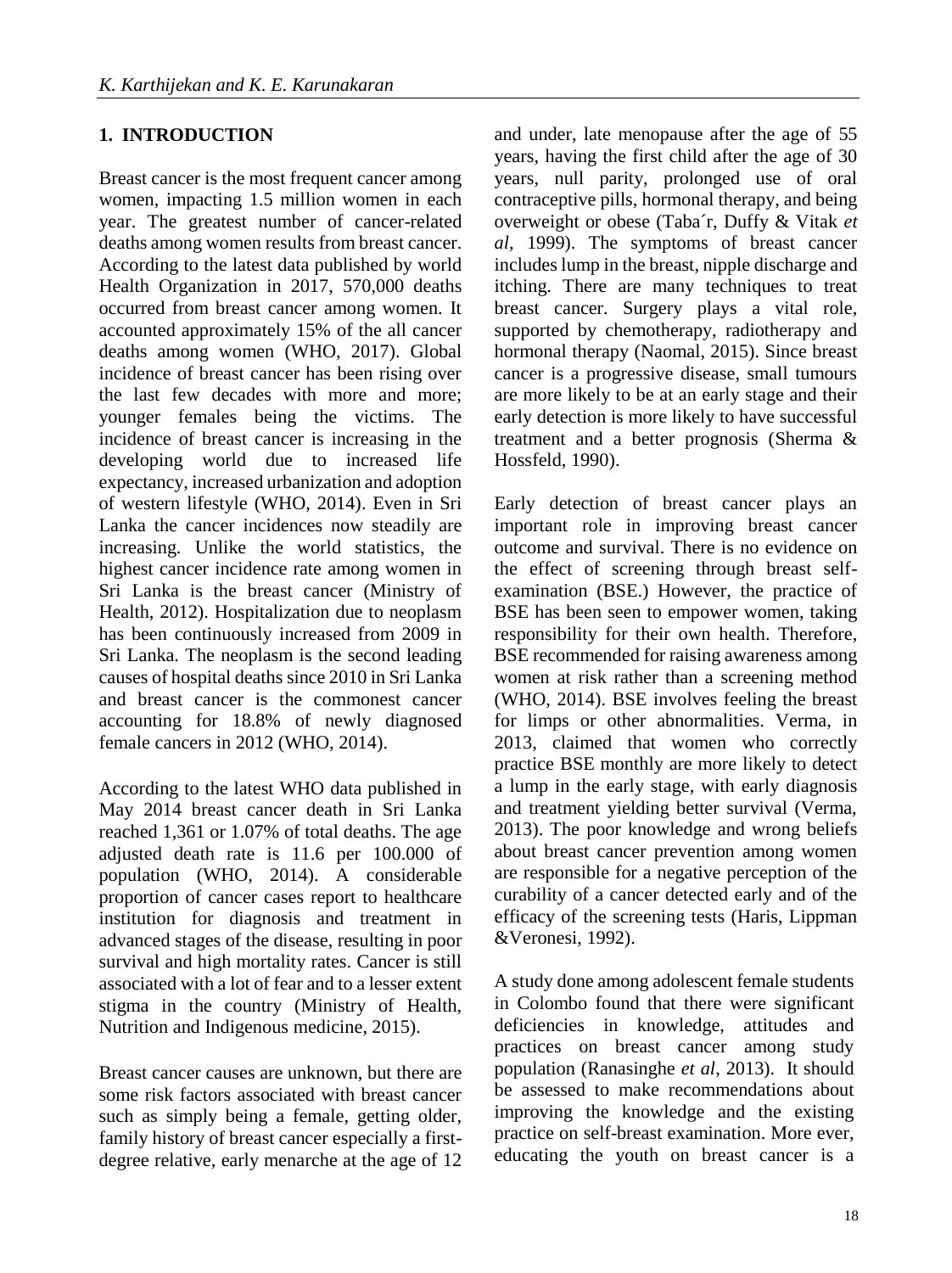potential strategy for dissemination of such information in society. Therefore, this study was designed to evaluate the knowledge of breast cancer and self-breast examination practice among female students of Faculty of Health-Care Sciences, Eastern University, Sri Lanka to make recommendations about improving the knowledge and the early detection of breast cancer.

## **2. METHODOLOGY**

## **A. Study Population**

This was a descriptive cross sectional study carried out since March to September 2016 to assess the knowledge of Breast cancer and practice of self-breast examination among 222 female students in Faculty of Health-Care sciences, Eastern University**,** Sri Lanka. The ethical clearance was obtained from the ethical review committee Faculty of Health-Care sciences, Eastern University, Sri Lanka.

#### **B. Data Collection and Data Instruments**

Data were collected from those willing to participate in the study; respondents who were not present at the time of study, who refused to participate in the study, were excluded from the study. The respondents were informed about the study and inform consent was obtained before the data collection. Anonymity was ensured throughout the study. Data were collected by investigators through a self-administered questionnaire. The pre-test was carried out among 15 students to check the understanding and accuracy of the questionnaire. The study instrument initially was developed in English. Then it translated in to Tamil and Sinhala. The questionnaire was distributed to the students in their own language as Tamil and Sinhala. The original questionaries contained 17 questions including socio-demographic details of participants, knowledge questions about breast cancer including risk factors, warning signs and treatment options and practice of self-breast

examination among female students. The knowledge questions were answered using "Yes",

"No" and "Do not know".

# **C. Statistical Analysis**

Collected data were transferred to Statistical package for social sciences (SPSS) version 18 and analysed based on the research problem, objectives and variables. Descriptive statistical results were present as percentage.

## **3. RESULTS**

#### **A. Description of the socio-demographic details of study samples**

The study was conducted among 222 female students in Faculty of Health-Care sciences, Eastern University, Sri Lanka. Among 222 participants, 23.4% studied nursing and 76.6% studied medicine. Ethnically, 55.9% were Sinhalese, 20.2% were Tamils and 23.9% were Muslims. Most of the participants were residents at hostel (65.8%). Majority of the students (96.8%) had heard about breast cancer. Source of information such as Newspapers/Magazines (78.8%) lectures (60.8%) and internet (66.2%) were respectively. Socio-demographic details are mentioned in Table 1.

#### **B. Description of knowledge of Breast Cancer among participants**

## **i. Knowledge of Risk factors**

Knowledge about risk factors of breast cancer among female students is shown in table 2. This part of the questionnaire consists of 6 important risk factors and responses were recorder as yes or no or don't know. Majority of the students identified (82.9%) family history as a risk factors for breast cancer, followed by not breast feeding (68.0%), oral contraceptive use (58.6%) and late menopause (50.9%). But less than half of the participants identified early menarche (45.9%) and high fat diet (40.5%) as risk factors for breast cancer.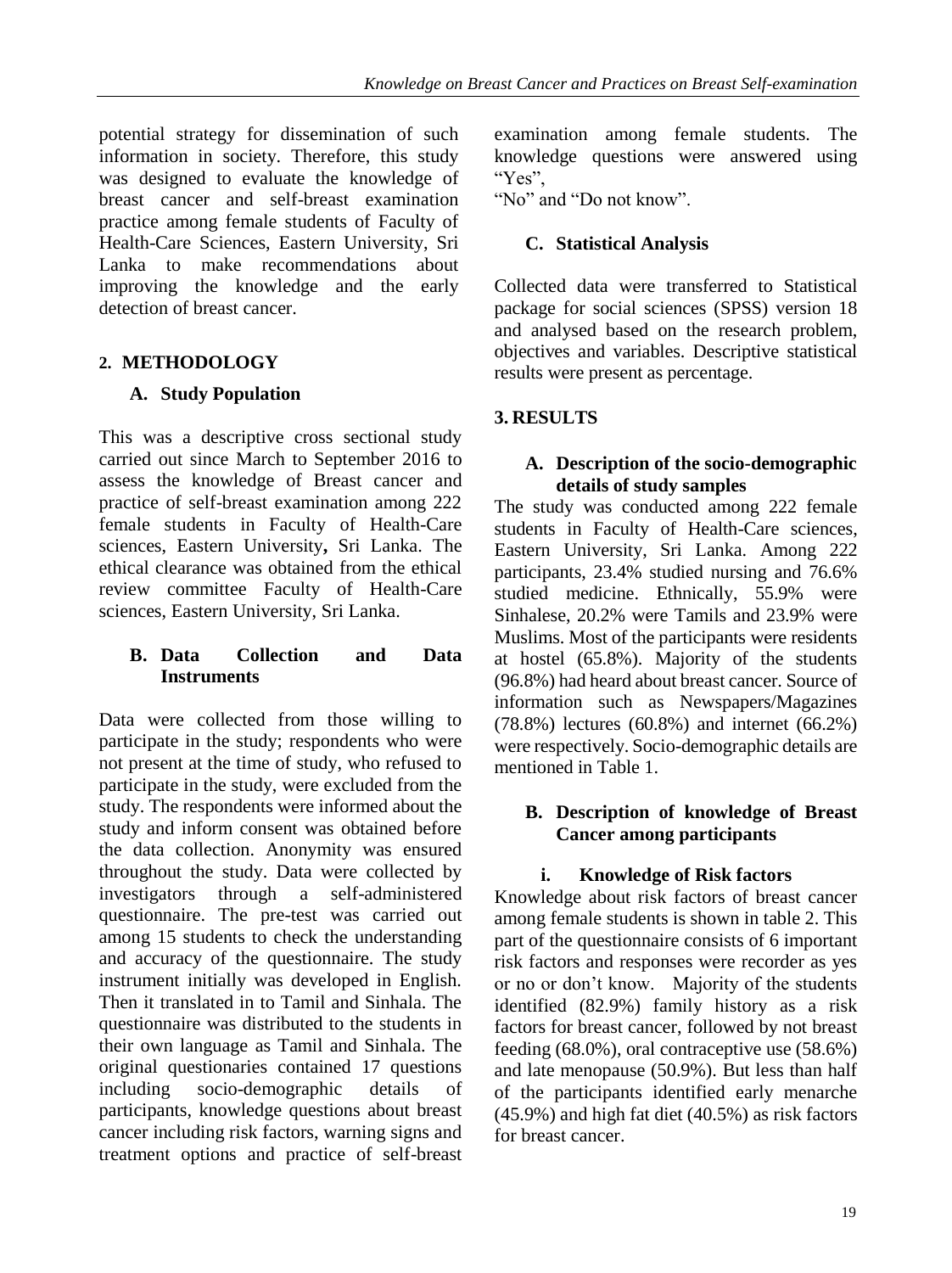| Variables (n=222)            | <b>Number</b> | Percentage<br>$(100\%)$ |  |
|------------------------------|---------------|-------------------------|--|
|                              |               |                         |  |
| <b>Discipline</b>            |               |                         |  |
| Nursing                      | 52            | 23.4                    |  |
| Medicine                     | 170           | 76.6                    |  |
| Age                          |               |                         |  |
| Less than 21                 | 10            | 4.5                     |  |
| $21 - 24$                    | 150           | 67.6                    |  |
| More than 24                 | 62            | 27.9                    |  |
| <b>Ethnicity</b>             |               |                         |  |
| Tamil                        | 45            | 20.2                    |  |
| Sinhala                      | 124           | 55.9                    |  |
| Muslim                       | 53            | 23.9                    |  |
| Academic year                |               |                         |  |
| First Year                   | 45            | 20.4                    |  |
| <b>Second Year</b>           | 55            | 24.9                    |  |
| <b>Third Year</b>            | 40            | 18.1                    |  |
| Fourth Year                  | 64            | 29.0                    |  |
| <b>Fifth Year</b>            | 17            | 7.7                     |  |
| <b>Residence</b>             |               |                         |  |
| Home                         | 31            | 14.0                    |  |
| Hostel                       | 146           | 65.8                    |  |
| Others                       | 45            | 20.3                    |  |
| <b>Source of information</b> |               |                         |  |
| Newspaper/Magazine           | 175           | 78.8                    |  |
| <b>Health officers</b>       | 130           | 58.6                    |  |
| <b>Internet</b>              | 147           | 66.2                    |  |
| Friends/Relatives            | 126           | 56.8                    |  |
| Lectures/Seminars            | 135           | 60.8                    |  |
| Television                   | 149           | 67.1                    |  |
| <b>Breast Cancer</b>         |               |                         |  |
| <b>Awareness</b>             |               |                         |  |
| Yes                          | 215           | 96.8                    |  |
| No                           | 07            | 3.2                     |  |

**Table 1.** Description of socio-demographic details of study sample

#### **ii. Knowledge of Warning signs**

Knowledge about warnings signs of breast cancer among female students is shown in table 2. The participants were asked about the 7 important warnings signs for breast cancer and their responses were recorder as yes or no or don't know. Majority  $(3/4<sup>th</sup>)$  of the students were aware about the presenting symptoms of breast cancer. Among 222 participants, a total of 95.9%, 84.2% and 71.2% correctly identified Breast lump, recent onset nipple discharge and pain in breast as the most common symptoms of breast cancer. The younger women should be aware about the symptoms of breast cancer for the early treatment as much as possible and it will help to reduce the complication of breast cancer and promote their health.

|  |                           | <b>Table 2.</b> Describe the knowledge of breast |  |
|--|---------------------------|--------------------------------------------------|--|
|  | cancer among participants |                                                  |  |

| Variables $(n=222)$      | Yes  | N <sub>0</sub> | Don't       |
|--------------------------|------|----------------|-------------|
|                          | (%)  | (%)            | know<br>(%) |
|                          |      |                |             |
| <b>Risk Factors</b>      |      |                |             |
| <b>Family history</b>    | 82.9 | 7.7            | 9.5         |
| Oral contraceptive use   | 58.6 | 22.5           | 18.9        |
| No breast feeding        | 68.0 | 18.9           | 13.1        |
| Early menarche           | 45.9 | 26.1           | 27.9        |
| Late menopause           | 50.9 | 21.6           | 27.5        |
| High fat diet            | 40.5 | 31.1           | 28.4        |
|                          |      |                |             |
| <b>Warning Signs</b>     |      |                |             |
| <b>Breast Lump</b>       | 95.9 | 1.8            | 2.3         |
| Recent onset nipple      | 84.2 | 2.7            | 13.1        |
| discharge                |      |                |             |
| Recent onset nipple      | 71.2 | 6.3            | 22.5        |
| retraction               |      |                |             |
| Pain on breast           | 71.2 | 18.0           | 10.8        |
| the<br>Asymmetry<br>- of | 73.0 | 10.4           | 16.7        |
| breast                   | 71.2 | 9.5            | 19.4        |
| Lump<br>in<br>neck<br>or | 79.3 | 5.4            | 15.3        |
| armpit                   |      |                |             |
| Skin changes of breast   |      |                |             |
|                          | 96.8 | 0.9            | 2.3         |
| <b>Treatment methods</b> | 88.3 | 3.2            | 8.6         |
| Surgery                  | 82.0 | 5.0            | 13.1        |
| Radiotherapy             | 24.8 | 28.8           | 46.4        |
| Chemotherapy             |      |                |             |
| Hormone pills            |      |                |             |

#### **iii. Knowledge of Treatment option**

Knowledge about treatment option for breast cancer among female students is shown in table 2. This part inquired about 4 important treatment options for breast cancer. In this study majority (more than 80%) of the participants were aware about the treatment options such as surgery (96.8%), radiotherapy (88.3%) and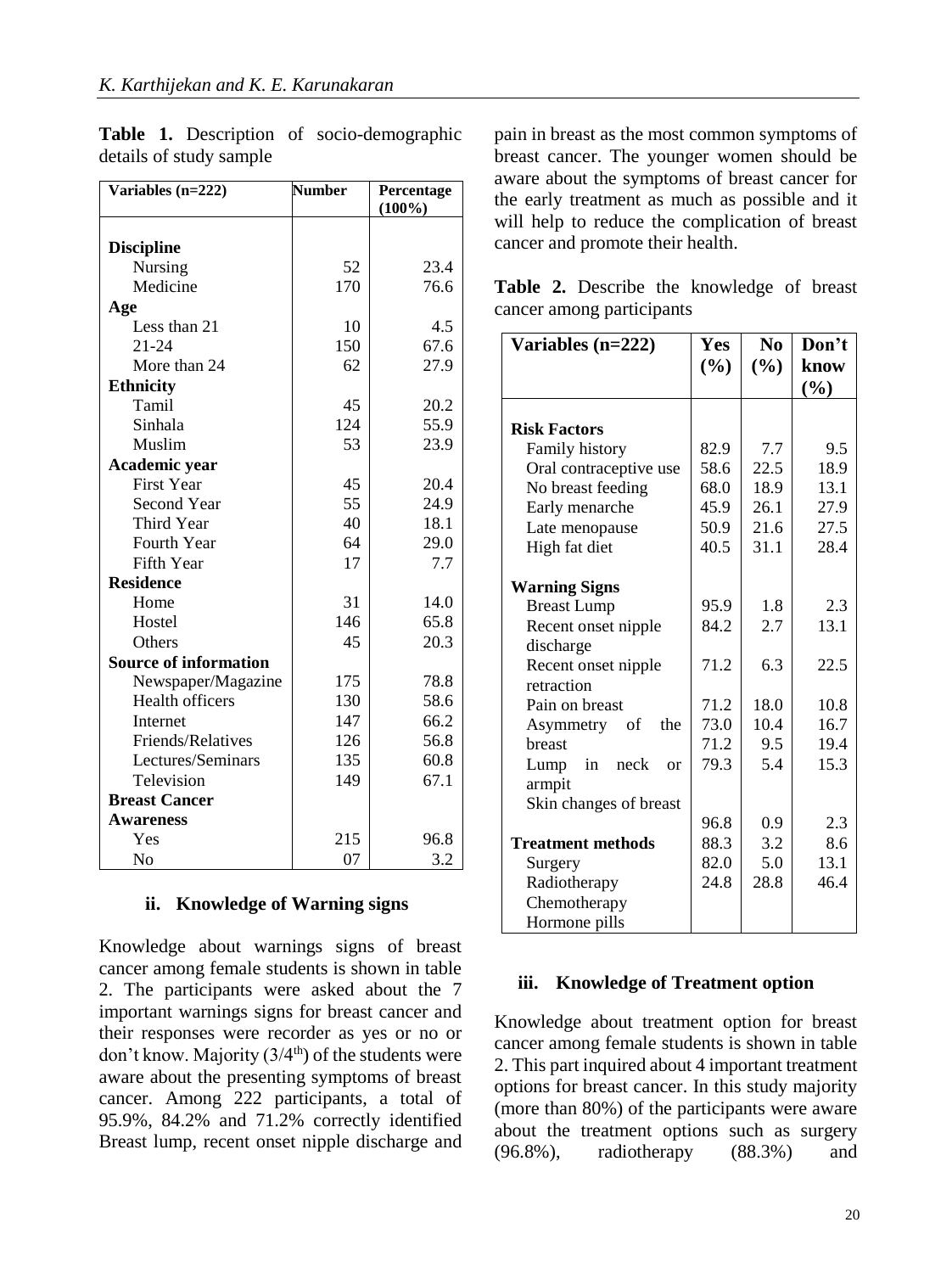chemotherapy (82.0%). However nearly one fourth (24.8%) of the participants claimed that hormone pills is a treatment option for breast cancer. The female adolescents must be aware about the available treatments option for breast cancer to get optimum care which will help to improve the health.

#### **C. Knowledge and practice of breast self-examination**

Breast self-examination is useful for females to find out the earlier changes in their breast which are favourable to develop as breast cancer in future. By properly doing this, they may be able to identify the changes in the breast. Fig 1 describes the awareness of breast selfexamination.Among all participants, majority of them (82.9%) were aware about breast selfexamination (Figure1). Of those who were aware only 32.9% had practiced breast examination at least once in their life for various reasons. (Figure2). The reasons for doing this as follows, advice from health officers (19.2%), special medical checkup (4.1%), presence of lump in breast (4.1%) and one of family members had breast cancer (9.6%) (Table 3).

In our study nearly two third of the students had not performed BSE. The reasons for not performing BSE lack of knowledge about technique of BSE (23.5%), lack of interest (25.3%) and fear about the results (8.1) were respectively (Table 4).



**Figure 1.** Awareness of breast self-examination



**Figure 2.** Practice of breast self-examination among participants

**Table 3.** Description of reasons for doing breast self-examination

| Variables (n=73)                                           | Yes<br>$($ % $)$ |
|------------------------------------------------------------|------------------|
|                                                            |                  |
| <b>Reason for doing BSE</b><br>Advice from health officers | 19.2             |
|                                                            |                  |
| Special medical check up                                   | 4.1              |
| Presence of Lump in breast                                 | 4.1              |
| Family member had breast cancer                            | 9.6              |

**Table 4.** Description of reasons for not doing breast self- examination

| Variables $(n=149)$                                    |      |
|--------------------------------------------------------|------|
| <b>Reason for not doing BSE</b>                        |      |
| I don't know about it                                  | 8.1  |
| Lack of knowledge about technique of<br><b>BSE</b>     | 23.5 |
| I'm afraid of knowing the result I'm not<br>interested | 3.6  |
|                                                        |      |

#### **4. DISCUSSION**

Breast cancer is the commonest cancer among women in this world. It is also the biggest cancer killer among women. According to WHO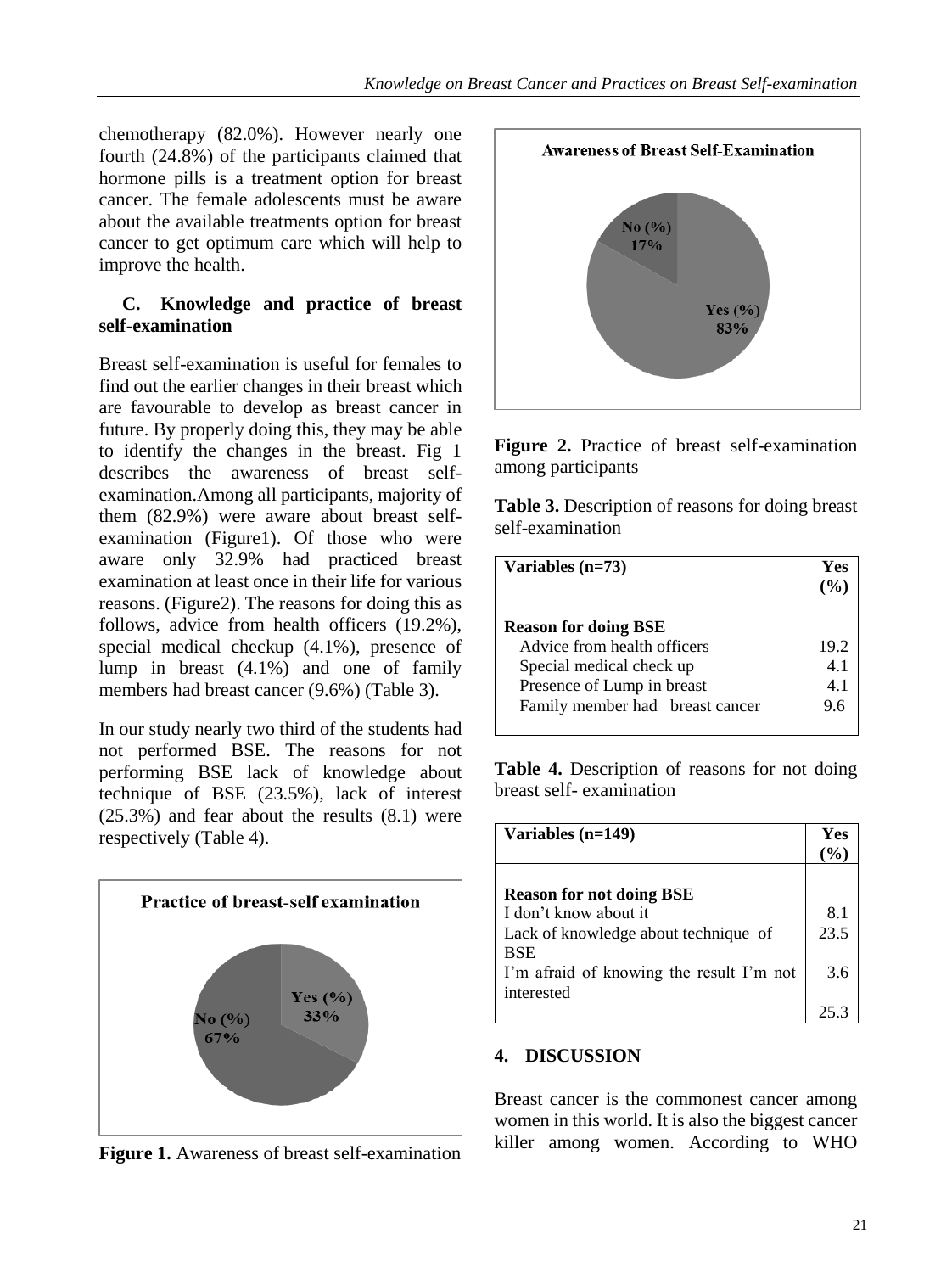estimates approximately 4000 Sri Lankan women are diagnose with breast cancer and almost a third of this number succumb to breast cancer each year. The rate of breast cancer in developing countries including Sri Lanka is still rising steadily (Ferley *et al*., 2013). It is already a major public health problem in Sri Lanka and is likely to get worse in the future. While improving and upgrading the diagnostic and treatment facilities for breast cancer, the proper educational programs would carry out to minimize the consequences from breast cancer (Seneviratne, 2016). Breast cancer is also the most common causes of cancer death among women and the most frequently diagnosed cancer among women in 140 of 184 countries worldwide (WHO, 2013).

The educational programme is effective in improving the knowledge on breast cancer, perception regarding breast cancer, attitudes towards breast cancer and BSE. It is recommended that health education programs for university students, and the curriculum of the university should include some health related issues (Moostafa *et al*., 2015). To our knowledge there are no published data on knowledge and practices among university female students on breast cancer in Sri Lanka, and few studies published in worldwide. However, a study published in Sri Lanka among adolescent females' students in Colombo district and this study were assessed knowledge, attitudes and practices regarding breast cancer (Ranasinghe *et al*, 2013).

The present study assessed female student's knowledge of breast cancer and practices on BSE. This study showed that majority of the students had good knowledge regarding breast cancer. The same findings observed in a study conducted in Nigeria in 2008 (Osime, 2008). A study done Ethiopia in 2014 (Segni *et al*, 2014), Pakistan 2010 (Khokher, 2011) and Saudi Arabia in 2013 (Nemenqani, 2014) claimed that the majority of the respondents had low knowledge.

The present study revealed that knowledge regrading risk factors for breast cancer in this sample was average. The majority of students were answered that positive family history as a risk factor. However, they did not well aware about other risk factors for breast cancer. A study conducted in Oman among female university students found that students had very good knowledge about the risk factors except early menarche. The most widely known risk factor was family history (86.62 %) and least one was early menarche (49%). Knowledge of risk factors is very important role in the reduction of breast cancer incident rate and reduces the morbidity and mortality among world population (Al-Junaibi & Alam Khan, 2011). Ranasinghe *et al*, in 2013, found that the knowledge was poor among adolescent students regarding risk factors for breast cancer. Study by Suleiman, in 2012, reported that half of the respondents were aware of breast cancer. Among these, less than one quarter of the respondents believed that it was caused by a medical condition, followed by old age (16.4%), lack of breast feeding (13.3%) and heredity (12.8%) (Suleiman, 2014).

This study claimed that majority of the students were aware about the warning signs for breast cancer. They had significantly better knowledge in warning signs of breast cancer. A study done among female university students in Saudi Arabia in 2012, found that more than half of the students (65.3%) knew recent onset nipple discharge as an important warning sign followed by pain in breast (58.7%), presence of breast lump (55.3%) and ulceration (53.3%) (Latif, 2014). This study showed that most participants had better knowledge about treatment option except hormone pills which identified as a treatment option nearly one fourth of the students. Study by Ranasinghe *et al*, in 2013, found that one third of the sample mentioned that they are unaware of treatments. Of those who were aware, 90.6% named surgery as a treatment option for breast cancer, 79.4% were unaware that chemotherapy is used. Least one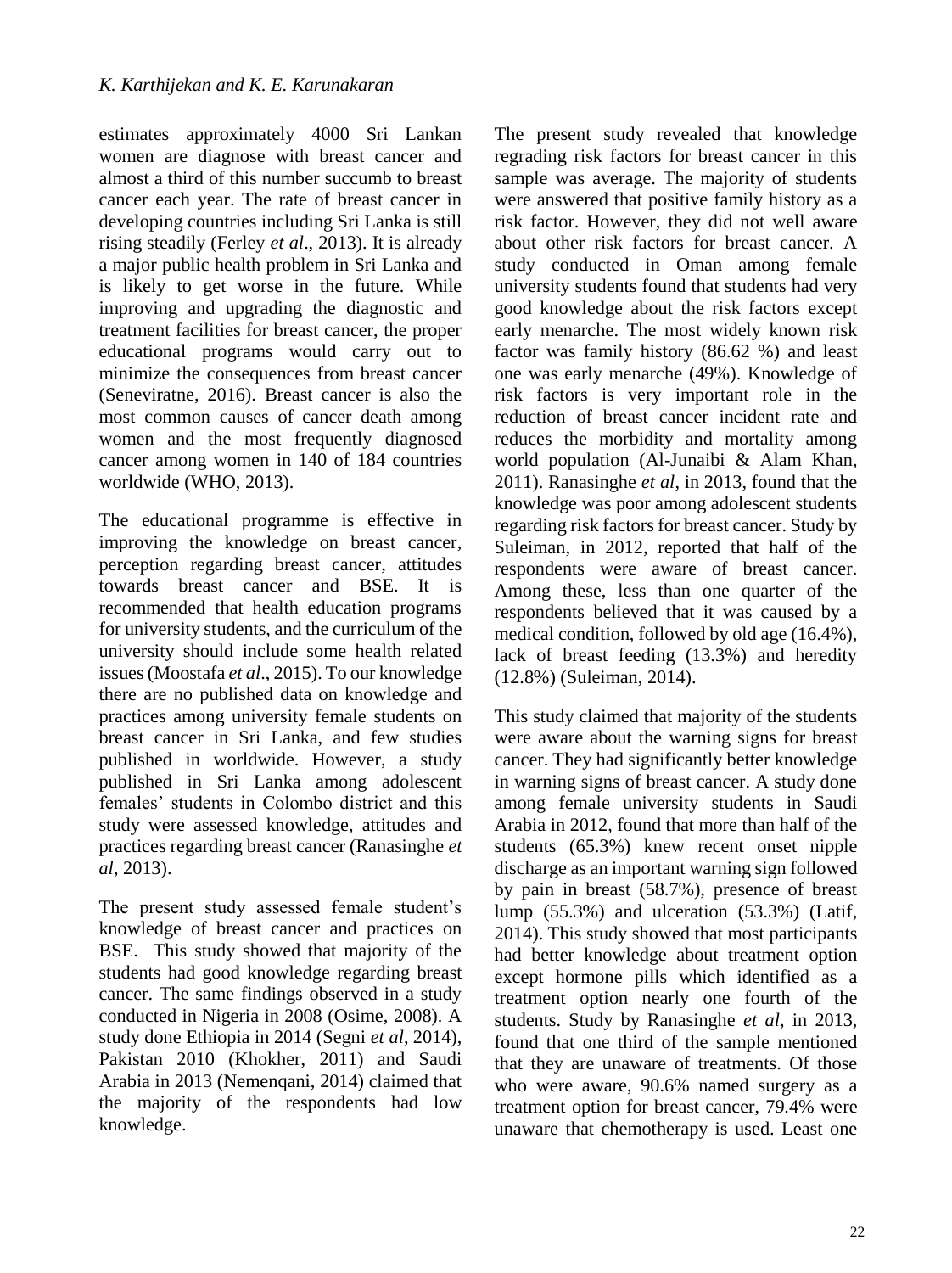(11.8%) of treatment option was hormonal pills (Ranasinghe *et al*, in 2013).

Informing young females about this serious disease is both a challenge and important investment in the health of the future generations of women (Mehmoosh, 2014). In this study more than three quarter of the students had heard about BSE. A study done in Sudan in 2013 showed that most of the participants were heard about BSE but only two third of the students reported performing BSE (Saadeldin *et al*, 2013). A study done in Ethiopia in 2014 showed that only just below 40% of the students had performed BSE (Segni *et al*, 2014). Ranasinghe et al, in 2013, claimed that nearly one fifth of the students were aware of how to perform BSE. Among them, less than 10% of the students had ever performed it. Suleiman, in 2012, reported that one third of the participants were aware of BSE, but only 11% had performed it (Suleiman, 2014).

The present study found that nearly one fifth of the students had performed BSE because of health officers' advice. Approximately 10% of them had performed because one of their family members had breast cancer. Least number of students performed for special medical check-up and presence of lump in the breast. Nde et al, study showed that the reasons for performing BSE were ordered by health personnel (15.1%), fear for performing it (12.7%) and media influence (11.4%) were respectively. The least percentages of students had performed because one of their family members had breast cancer.

In our study nearly two third of students had not performed BSE in their life. Nearly one quarter of the participants mentioned lack of knowledge about technique of BSE and lack of interest were the barriers for performing the BSE. A study by Baamer Abobakar Ahmed in Yemen claimed that nearly one fifth of the students performed BSE and the barriers for performing the BSE as followed lack of knowledge about technique of BSE (55.9%), unwanted (24.1%), fear for performing it(28.1%) and lack of time to do it (11.9%) were respectively (Ahmed, 2010).

Although this study has revealed that students had good knowledge regarding breast cancer, the less number of the students had performed BSE in their life.

#### **5. CONCLUSION AND FUTURE WORK**

This study reveals the knowledge of breast cancer and practice of breast self-examination among female students in Faculty of Health - Care Sciences, Eastern University, Sri Lanka. Most of the participants had heard about breast cancer. The overall knowledge regarding breast cancer was good including good knowledge in warning signs and treatment options but average knowledge in risk factors except family history. Majority of the students had heard about breast self-examination. However, less than half of the students had practiced breast self-examination in their life. We recommended to the educational institution to include an educational program which consists of risk factors, early detection and treatment methods of breast cancer. Health educational programme has to be done in the student community during their orientation period. Furthermore, we would like to recommend the University for further work that has to be done regarding increasing the level of awareness about BSE through possible and feasible methods.

#### **ACKNOWLEDGEMENT**

We wish to express our sincere thanks to the students who were participated in this study, Vice-chancellor, Easter University, Sri Lanka and Dean, Faculty of Health-Care Sciences, Easter University, Sri Lanka for their permission and valuable support to complete this research in a successful manner.

#### **REFERENCES**

WORLD HEALTH ORGANIZATION. Breast cancer: Early diagnosis and screening. 2017.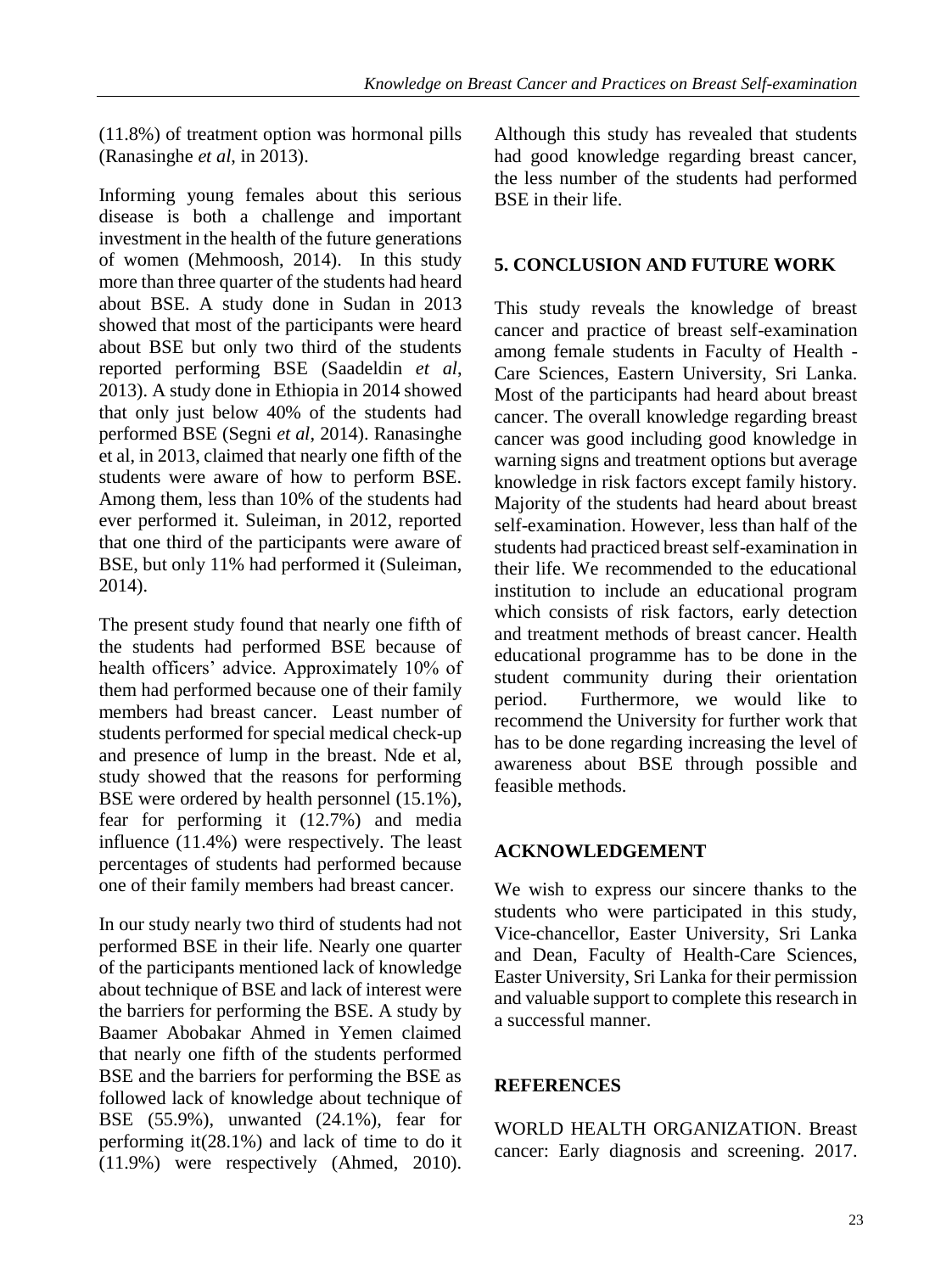Available at: at:

http://www.who.int/cancer/prevention/diagnosi s-screening/breast-cancer/en/

WORLD HEALTH ORGANIZATION. Breast cancer: prevention and control 2014. Available at:

http://www.who.int/cancer/detection/breastcanc er/en/

MINISTRY OF HEALTH. Every four days one Sri Lankan woman dies of breast or cervical cancer - Colombo Page News Desk [Internet]. Aug 18. 2012. Available at: www.colombopage.com/archive\_ 12A/Aug18\_1345304191CH.

WORLD HEALTH ORGANIZATION. Cancer country profile. 2014. Available at: http://www.who.int/cancer/country-profiles/en/

MINISTRY OF HEALTH. Nutrition and Indigenous medicine (2017). Annual health bulletin, Sri Lanka-2015. Available at: http://www.health.gov.lk/moh\_final/english/pu blic/elfinder/files/publications/AHB/2017/AHB %202015.pdf

TABA´R L, DUFFY SW, VITAK B, CHEN HH & PREVOST TC. The natural history of breast carcinoma: what have we learned from screening? Cancer. 199; 86: 449–62. Available at:

https://www.ncbi.nlm.nih.gov/pubmed/104302 53

NAOMAL MAP. Breast Cancer In Sri Lanka Is Rising, It Is Your Move. Sunday Leader. 2015. [Internet]. July 8. Available at: www.thesundayleader.lk/breast-cancer-in-srilanka.

SHERMA CD & HOSSFELD DK. (5ed.). Breast cancer in manual of oncology. Bosch FX International Union against cancer. Middle East. Berlin Heidelberg/USA: Springer Verlag. 1990; 257–76.

VERMA S, MILES M, LUCA G, IAN E, MANFRED W & JOSÉ J. Trastuzumab Emtansine for HER2-Positive Advanced Breast Cancer for the EMILIA Study Group. N Engl J Med. 2013; 367:1783-1791. Available at: http://www.nejm.org/doi/pdf/10.1056/NEJMoa 1209124

HARIS JS, LIPPMAN ME, VERONESI U & WILLETT W. Breast Cancer. New England Journal of Medicine. 1992; 327: 319 –328. Available at: http://www.nejm.org/medicalresearch/breast-cancer?subtopic=breastcancer&sort=score&page=8

RANASINGHE HM, RANASINGHE N, RODRIGO C, SENEVIRATNE RDA & RAJAPAKSE S. Awareness of breast cancer among adolescent girls in Colombo, Sri Lanka: a school based study. BMC Public Health. 2013; 13:1209. Available at:http://bmcpublichealth.biomedcentral.com/ar ticles/10.1186/1471-2458-13-1209

FERLAY J, SOERJOMATARAM I, ERVIK M, DIKSHIT R, ESER S, MATHERS C *et al*. Cancer Incidence and Mortality Worldwide Lyon, France. 2013.

INTERNATIONAL AGENCY FOR RESEARCH ON CANCER; GLOBOCAN 2012. Available from: http://globocan.iarc.fr.

SENEVIRATNE S. Dr. R.L Spittle Oration: A breast cancer registry to improve quality and reduce disparities in breast cancer care – lessons learnt. The Sri Lanka Journal of Surgery. 2016; 34 (4): 16-20. Available at: http://sljs.sljol.info/articles/abstract/10.4038/slj s.v34i4.8316/

IARC WHO. Latest world cancer statistics. 2013. Available at: https://www.iarc.fr/en/mediacentre/pr/2013/pdfs/pr223\_E.pdf

MOUSTAFA DG, ABD-ALLAH ES & TAHA NM. Effect of a Breast-Self Examination (BSE) Educational Intervention among Female University Students. American Journal of Nursing Science. 2015; 4(4): 159-165.